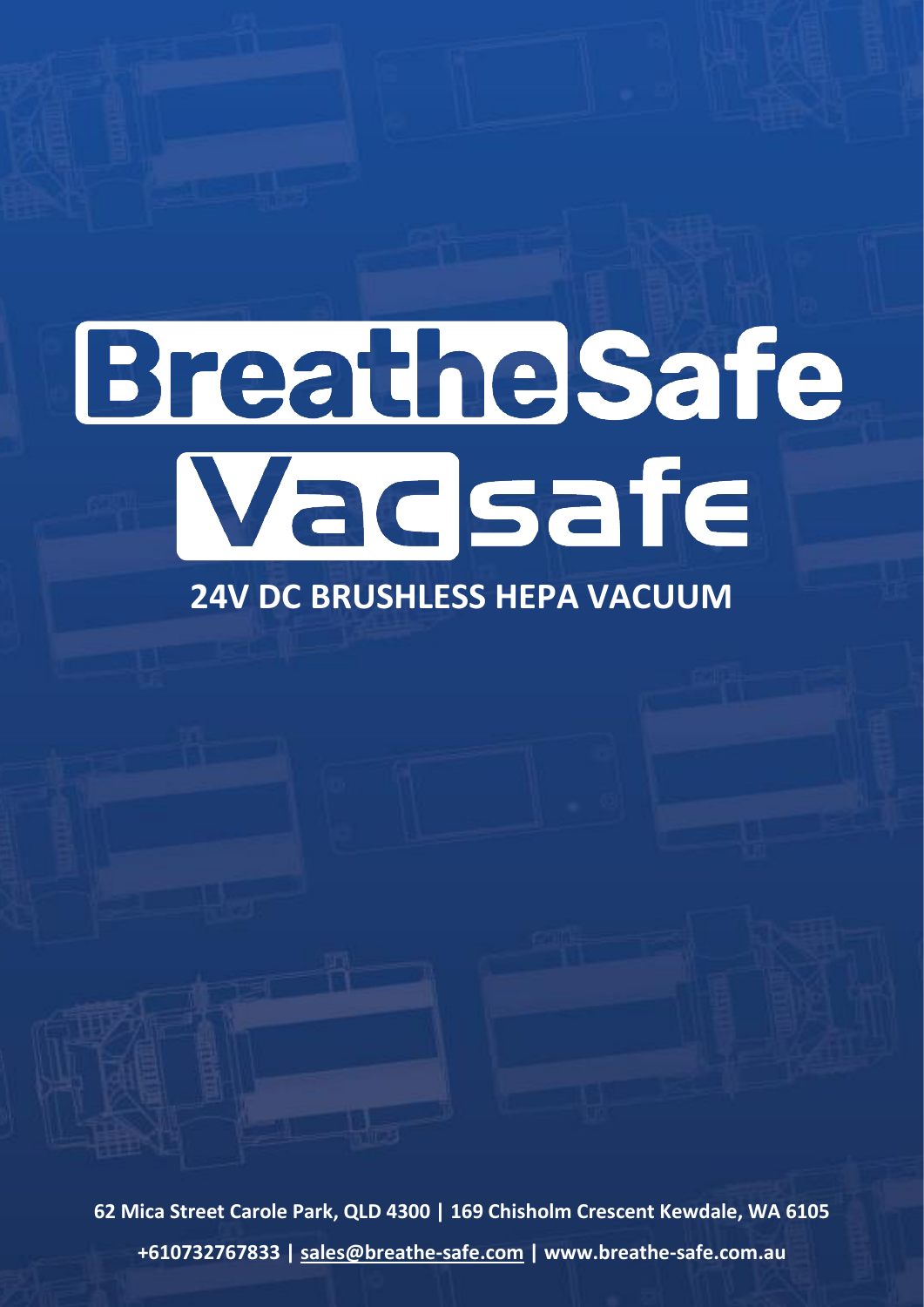- HEPA Type
- Low Noise
- Change-Safe Filter System (No Exposure to Operator/ Maintenance Staff)

## **Applications**



• All HME including light/medium vehicles

### Background:

Cabin doors and windows may be frequently opened by operators rendering HEPA filtrationpressurisation systems ineffective. Also, dust contamination is brought into the cabin on the operator's shoes and clothing. The use of a HEPA vacuum to clean the cab interior will reduce secondary exposure of the operators and enhance the BreatheSafe HEPA engineering controls.

### **Case Study: Dried Mud**

- Dried mud forms fine dust particles
- Dust is easily disturbed and gets in the air
- Simply closing the door can cause high levels of airborne dust in the cabin
- Vibration in the cabin will also cause dust to become airborne.
- You may be exposed to high levels of silica dust from opening and closing the door

Source: ATS Silica Dust Awareness Doc AQWG\_2\_0.21 [Part 3 of 12 \(ats.org.au\)](http://www.ats.org.au/wp-content/uploads/2018/12/AQWG-Part-3-of-12-Silica-Dust-Awareness-Package-v0.21.pdf)





Picture 1: Dried Mud in Door Jamb Picture 2: Spike in Airborne Dust Due to Dried Mud in Door Jamb